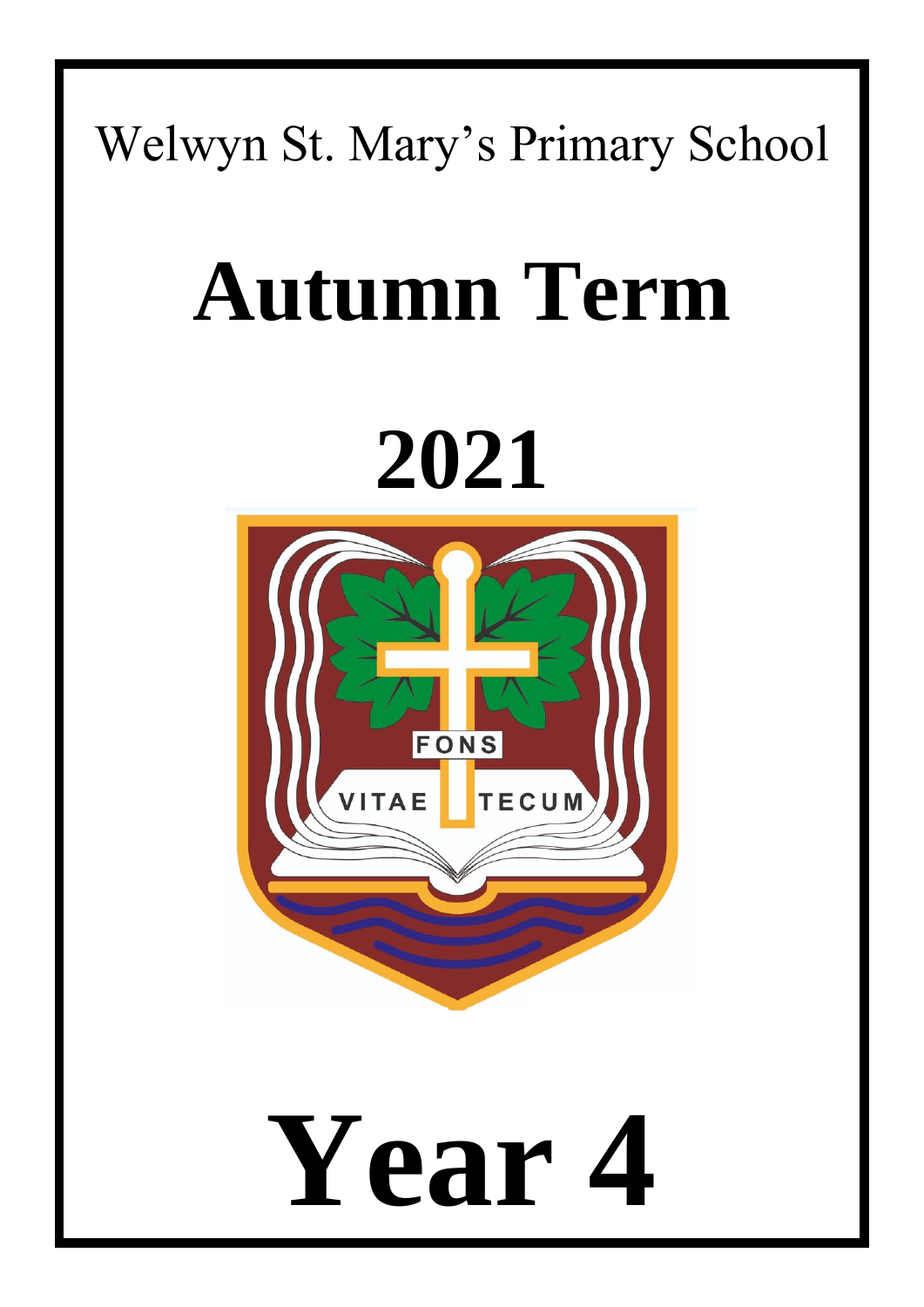

**Welcome to Year 4.** 

Our value for this half term is:

#### **Thankfulness**

| CD4                                                                                                                                                    | <b>O4</b>                                                                                                           |
|--------------------------------------------------------------------------------------------------------------------------------------------------------|---------------------------------------------------------------------------------------------------------------------|
| <b>Mrs Crofts and Mrs</b><br><b>Dunstan</b><br><b>Class Teachers</b><br><b>Mrs Rogers</b><br><b>Teaching Assistant</b><br><b>PPA Cover</b><br>Ms Mills | Mrs O'Smith<br>Class Teacher<br><b>Mrs Lansberry</b><br><b>Teaching Assistant</b><br><b>PPA Cover</b><br>Mrs Tucker |

#### **Hello and welcome to Year 4,**

We hope that you find all of the information in this leaflet useful. If you have any further questions about the term ahead please do let us know so that we can arrange a time to talk to you.

#### **There are a few things that you can do to help us:**

- Please ensure that your child brings their reading record and reading book to school every day.
- Please ensure that your child's clothing (cardigans and jumpers in particular!) is named.
- Please do not hesitate to let us know if your child struggles with a piece of homework (a note on the actual piece of homework or in their reading record is fine).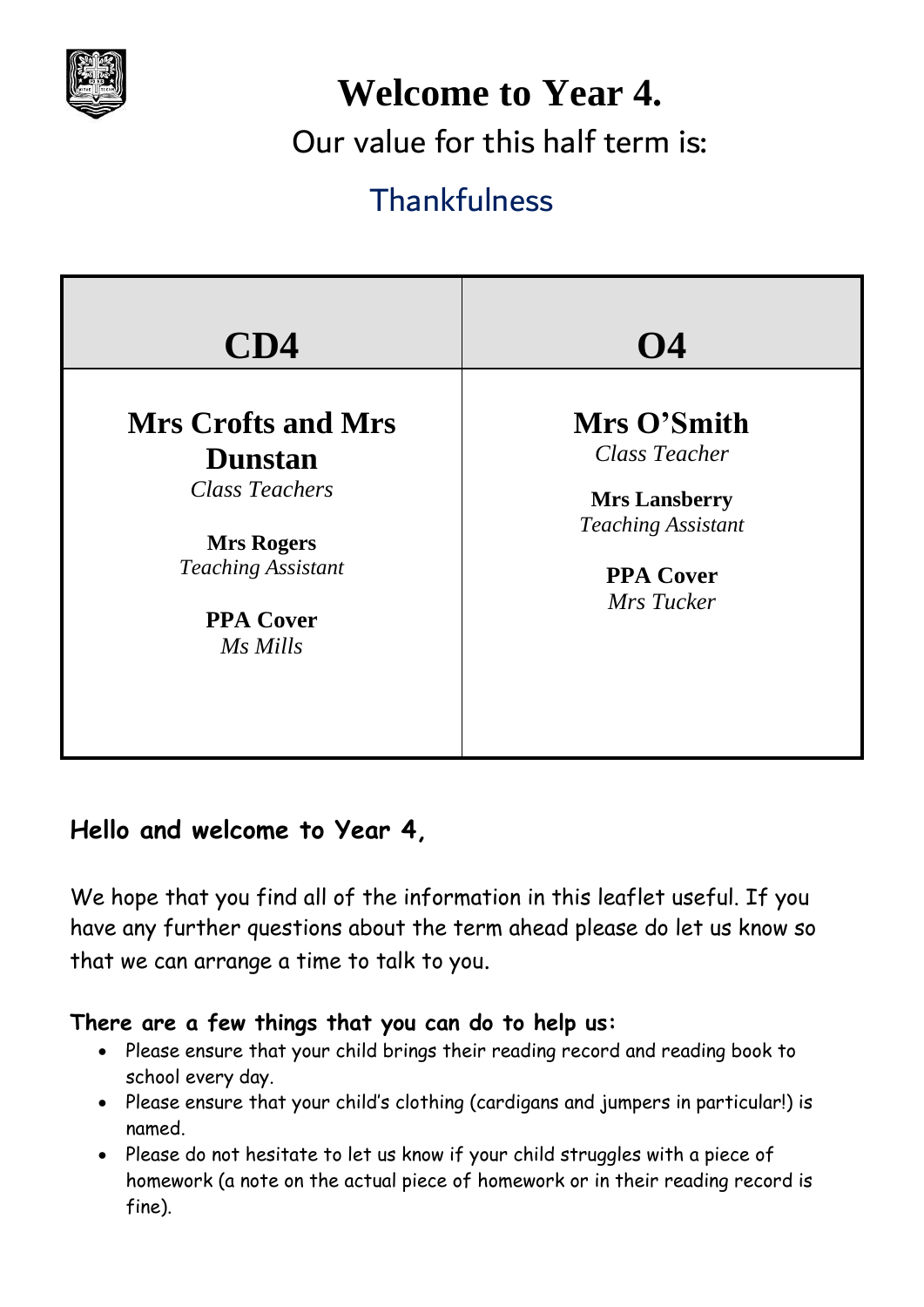Please also ensure that all packed lunch items are '**nut free'** as we do have children in Year 4 who have severe allergies. Thank you for your consideration.

#### **Daily Routines:**

We encourage each child to learn and follow simple daily routines in order to make them independent and responsible for their own belongings. It would be an enormous help to the staff and your child if you could support this by doing the following:

- Dropping your child off at the KS2 waiting area every morning at 08:35
- Giving your child a piece of fruit (or vegetable) to eat at break time.
- Ensuring your child wears their PE kit on the correct day Tuesday in CD4 and Wednesday in O4.
- Ensuring your child has their book, reading record and lunch box (if they need one) with them in the morning. Please remember to sign your child's Reading Record every time you hear them read and at the end of the week.
- Picking up your child at 03:10

#### **Topics for this Term**

We shall be following the national curriculum to ensure that our school offers an education which is balanced and broadly based. We will also be working across subjects on identifying and patching up any gaps children may have from their time out of school – particularly in English and maths.

#### **English**

The children will be taught English skills each day. The children will explore narratives through story and diary writing and they will look at the structure of explanation texts.





#### **Mathematics**

Maths will be taught each day in the morning. We will focus on place value, addition and subtraction and multiplication.

For more information about what your children will be learning in maths throughout the year please visit our website [www.welwynst-marys.herts.sch.uk.](http://www.welwynst-marys.herts.sch.uk/) You can also find a useful vocabulary list, some games you might wish to play with your child and a document outlining the progression of written methods in mathematics.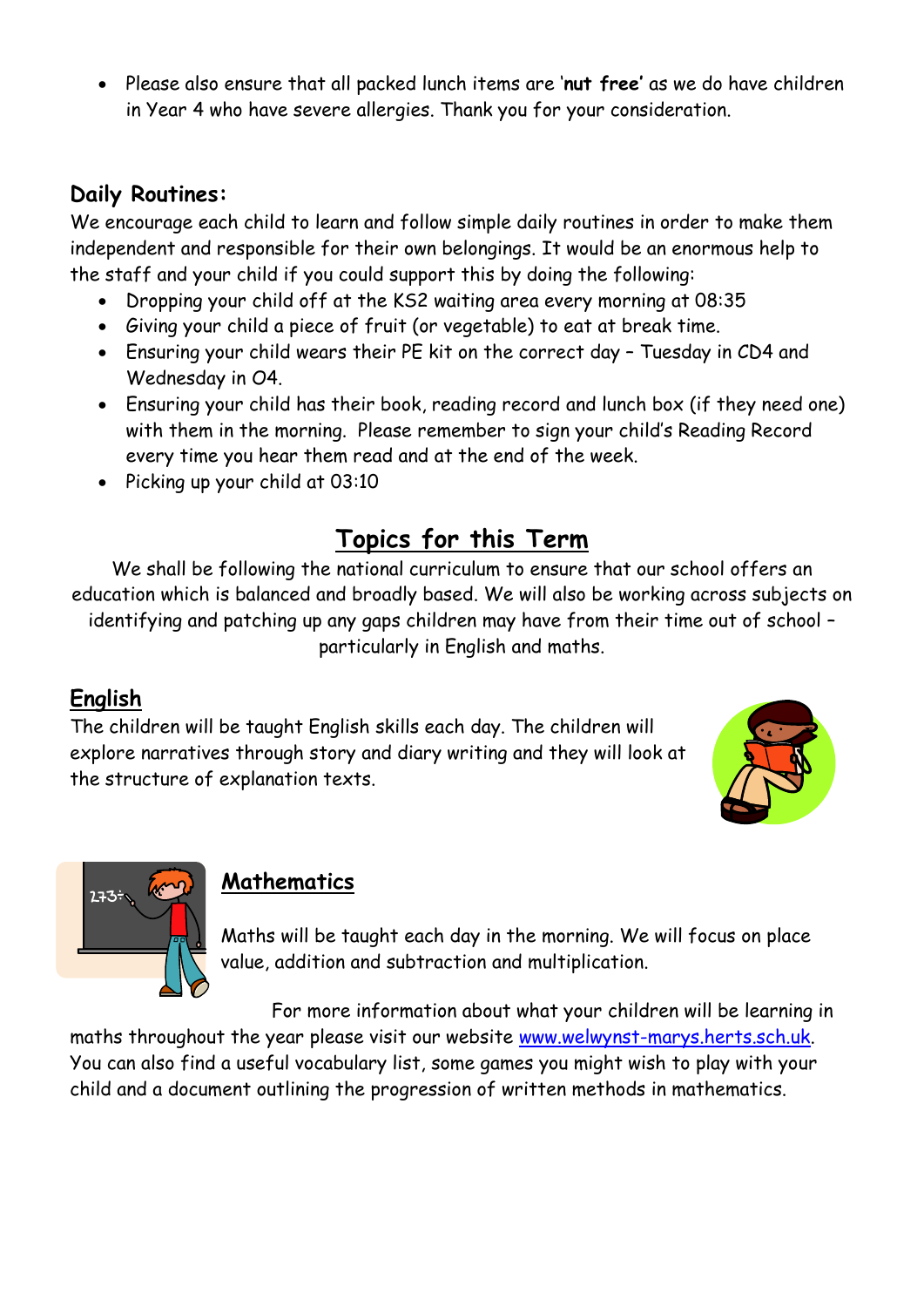**RE**



 During Year 4, the children will compare and contrast two major world religions; Christianity and Sikhism. During the Autumn term, they will find out about the key beliefs and festivals celebrated by the followers of these two religions. They will also study the Creation and Fall and the Christmas story.

#### **Science**

This term in Year 4 we will be studying the topics below. In particular we will focus on thinking and working scientifically:

- Electricity
- Living things and their habitats

Some home reading around these topics will be helpful to your child. If they have access to the internet, the following BBC website may also be of interest to them. [http://www.bbc.co.uk/schools/scienceclips/index\\_flash.shtml](http://www.bbc.co.uk/schools/scienceclips/index_flash.shtml)

#### **Computing**

In computing this term, we will be learning to code through Purple Mash. We will also be discussing ways to stay safe online.

#### **PHSE**

In PSHE, as this is the start of a new academic year, we will focus on 'New Beginnings' and then move on to looking at friendships and relationships. We use the Jigsaw scheme of work in PSHE across the school.

#### **Geography and History**

In history we will be learning about the Romans. We will be linking the spread of the Empire to the geography of Europe, with an emphasis on Italy. After half-term, we will be looking at the Romans through a local study.

#### **Design Technology and Art**

This half-term we will be exploring colour and how we can use it as an expressive tool in our work.

After half term, we will be looking at levers and mechanism in DT as we make pop-up books.



 Please ensure that your child comes to school in appropriate PE kit on the correct day – Tuesday in CD4 and Wednesday in O4. We will be learning tag rugby and archery this half-term.

**Music**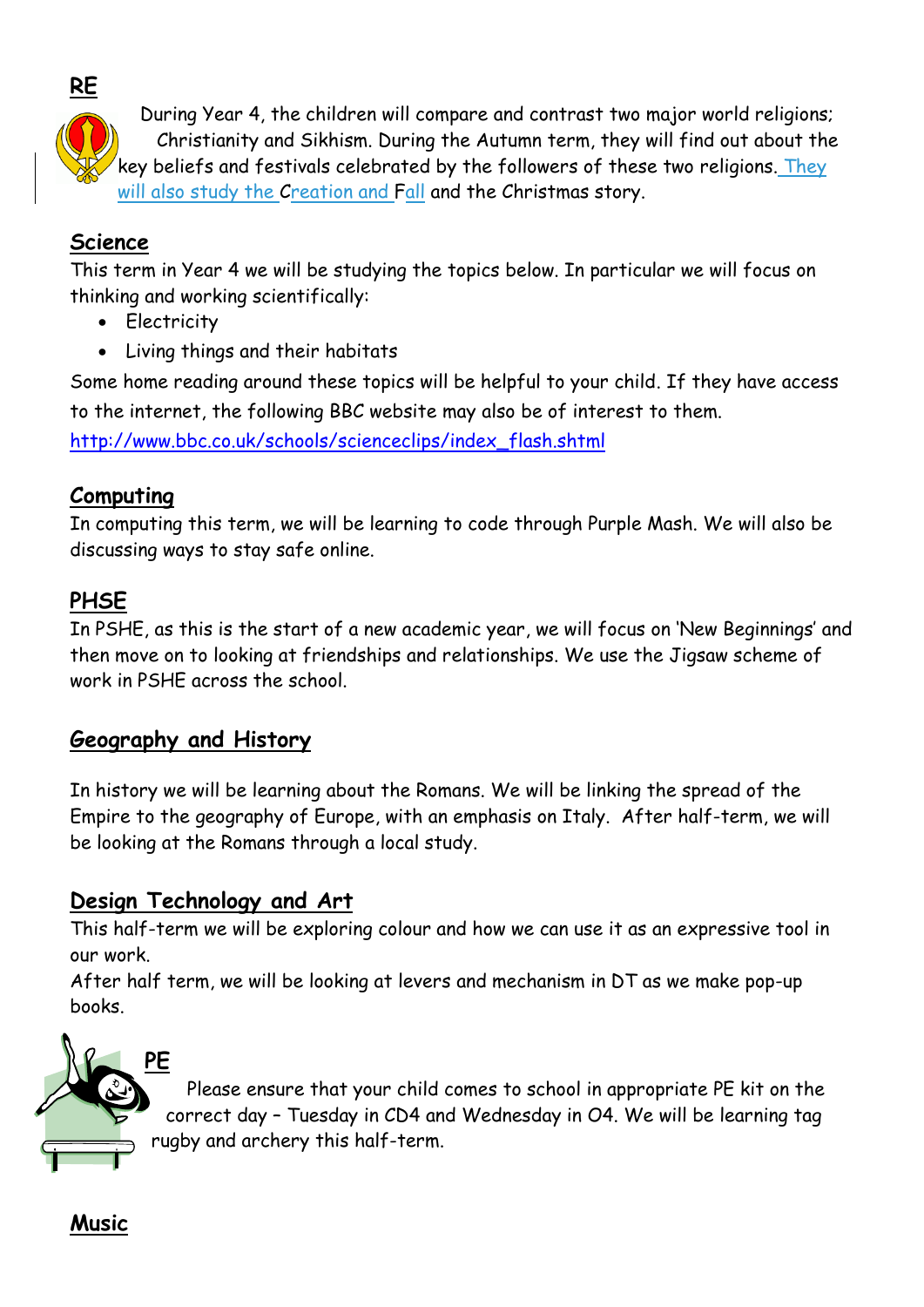

In Music, the children will be exploring the music of ABBA and learning to repeat rhythms and riffs using their voices and tuned percussion instruments.

#### **French**

The children will be taught French by Madame Farrington. They will be learning about colours and parts of the body.

#### **Homework**

#### **Maths**

Once they have been delivered, the children will receive a maths book page every **Wednesday** which is designed to support and consolidate what they have been learning in class. This is due in on the following **Wednesday**. We are more than happy for you to help your child with their homework but please indicate that you have done so; WH = With Help, U = unaided.

Your child will also need to practise all the times tables and divisions. There is a times tables test every **Tuesday** that may focus on a particular table.

#### **English**

The children will be given spellings to learn for a weekly test on **Friday**. As part of their homework, they are expected to write a sentence for each word and to complete any corrections from the test before.

It is so important that children read at home for a minimum of ten minutes, five times a week.

**We would ask that you support your child with these homework activities, and please remember to sign your child's home learning record book at the end of each week.**

#### **Daily Equipment**

Please encourage your child to come into school prepared for the day ahead. They must bring their reading book into school every day. They can also have a small pencil case with the following items:

- Pencil, rubber, sharpener
- Blue handwriting pen (not a biro)
- 15cm or 30cm clear ruler
- Glue stick and some colouring pencils.

These items can be purchased from the stationery shop in school.

#### **Looking Smart in School Uniform.**

Our school uniform is simple and practical, intended to keep the children looking smart

and contributing to the feeling of belonging to the school.

**Girls**

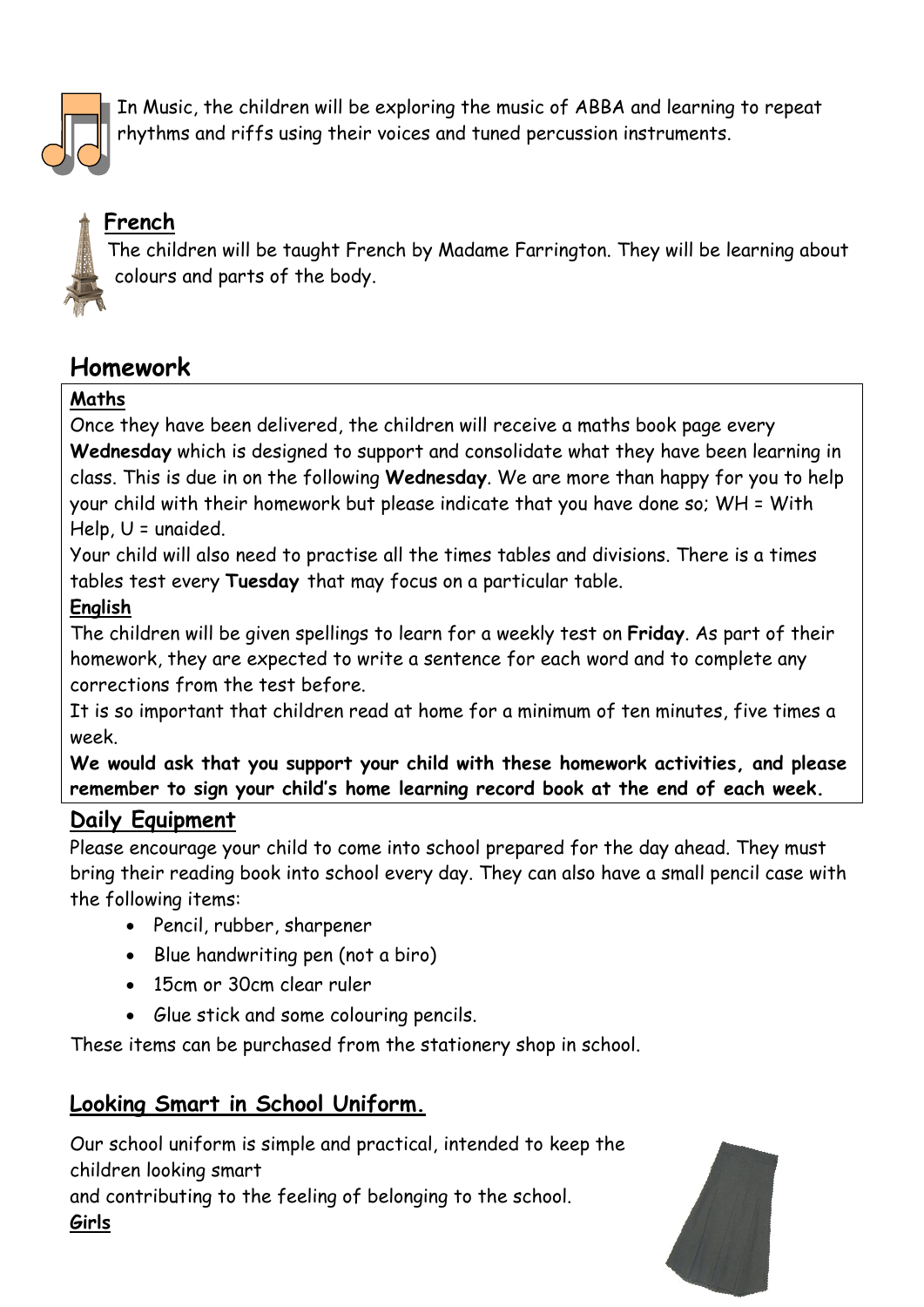- White blouse or polo shirt.
- Grey skirt or pinafore dress or grey tailored trousers.
- Maroon school sweatshirt or cardigan.
- In the winter, grey or white socks or grey tights.
- In the summer, pink (not red) check cotton dress and plain white socks.

#### **Boys**

- White shirt or white polo shirt.
- Grey long or short trousers.
- Maroon school sweatshirt.
- Plain grey socks.

#### **All children also require:**

- Plain, sensible black shoes (not sandals, boots or trainers).
- School bag
- Water bottle.
- School sun hat (in the summer)

#### **Sports**

- Coloured House T-shirt and House Sweatshirt (Blue Normans, Red Vikings, Green – Romans, Yellow – Saxons).
- Plain cotton black P.E. shorts
- Trainers for outdoor games
- Tracksuit bottoms may also be worn for outside games in colder weather

#### **Jewellery, hair and nails**

We do not allow jewellery in school as it can be a source of danger in P.E. and swimming. Pierced ears should have a stud only. Earrings have to be removed or taped up for P.E. and swimming lessons.

Long hair must be tied back for games and swimming lessons. We would also appreciate it, if children with long hair could tie it back during the general school day with plain and simple bands, clips or ribbons in brown, black or maroon.

Boys hair should be a traditional style and neither too short or too long. No 'fashion' cuts are allowed.

Nail varnish should be removed before the start of each school day.

The school and Local Authority do not accept liability for loss or damage to valuable personal property and we therefore do not encourage children to bring such items, including toys to school.

*Thank you for your support. Mrs O'Smith, Mrs Dunstan and Mrs Crofts Key Dates for Autumn Term 2021*